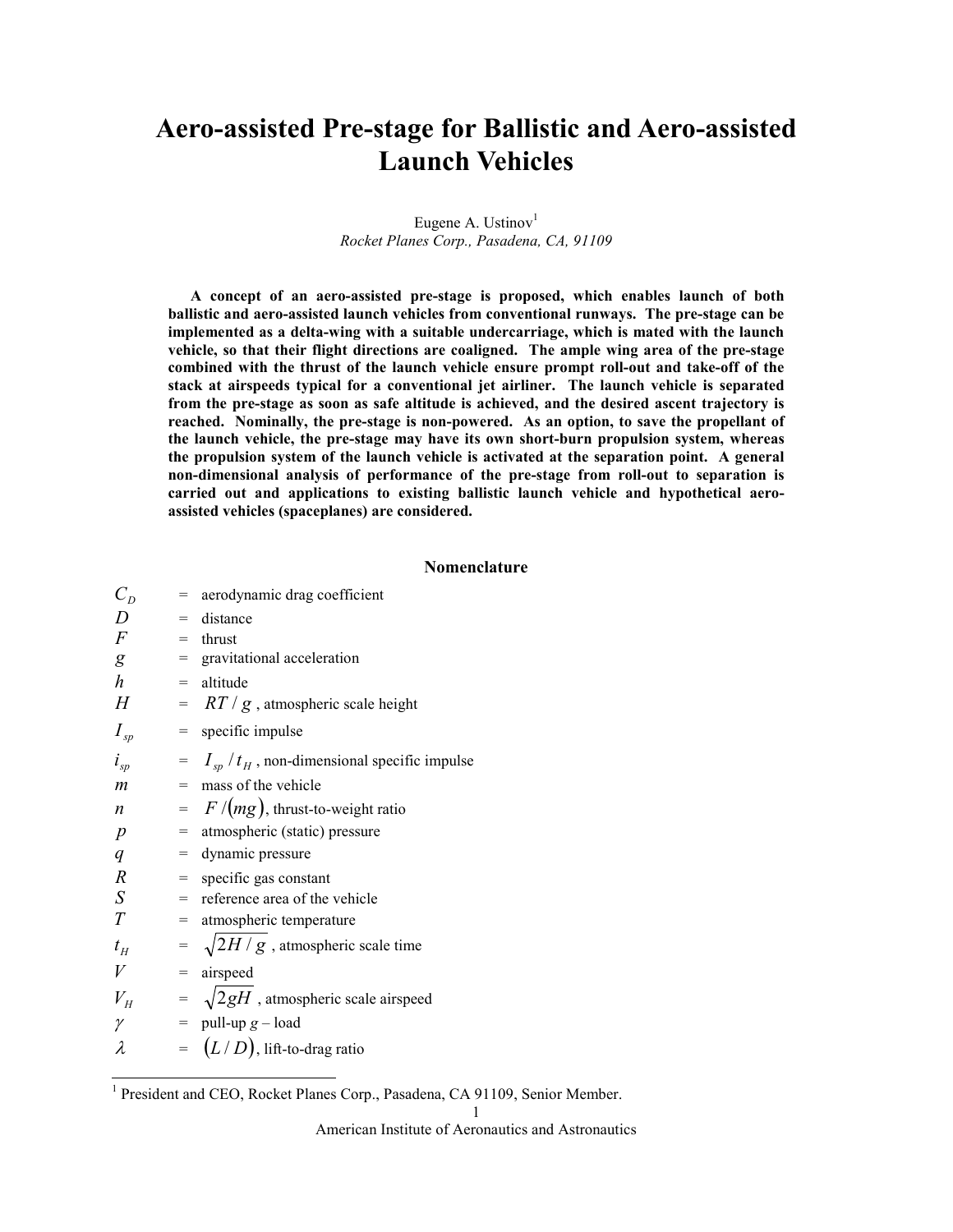$\mu$  =  $\mu$  – ratio, non-dimensional atmospheric mass parameter

 $\theta$  = flight path angle

 $\tau$  =  $t/t_H$ , non-dimensional time

 $U = V/V_H$ ,  $U$  – number, the non-dimensional airspeed

# **I. Introduction**

CCESS to space remains a very expensive component of any space flight mission. Although reusability of future launch vehicles is promising to reduce the cost of access to space substantially, the launch itself, when ACCESS to space remains a very expensive component of any space flight mission. Although reusability of future launch vehicles is promising to reduce the cost of access to space substantially, the launch itself, when accom expensive to operate. Launch of ballistic rockets requires use of dedicated ground structures, such as launch pads and launch towers. Launch of future aero-assisted launch vehicles (spaceplanes) requires use of dedicated extremely long runways, which also have to be extraordinarily smooth, to accommodate for inevitably high take-off airspeeds. This requirement is caused by a necessity to keep the wing loading as high as possible in order to minimize aerodynamic losses during ascent through the dense lower atmosphere. Furthermore, the spaceplanes also must have a strong, and thus heavy, undercarriage to ensure a long roll-out and take-off at an extremely high airspeed with the vehicle tanks full of propellant. In contrast, landing of the spaceplane with empty tanks would occur at substantially lower airspeed, with much lower loads upon the undercarriage.

On the other hand, the aerial launch, as an alternative to the launch from the ground (see a detailed review<sup>3</sup> on this subject) can be conducted from conventional airfields, with conventional runways. But the need to carry the launch vehicle as a passive payload to the altitude of launch places obvious limitations on the initial mass of the launch vehicle, and thus on payload mass delivered to destination orbit (trajectory).

The idea of an aero-assisted pre-stage<sup>1,2</sup> is to "lend" the launch vehicle (ballistic rocket, or a spaceplane) an ample wing area and strong undercarriage to ensure horizontal take-off at moderate airspeeds with short roll-out. Thus, the critical problem of separation of the launch vehicle from the launch site is resolved in a conventional, airplane-like take-off. No expensive launch pads, as for ballistic rockets, or dedicated long and extraordinary smooth runways are necessary. The ground segment of flight operations would more resemble that of a conventional airport than that of a dedicated space launch site.

Roll-out and take-off of the pre-stage assembly stacked with the launch vehicle would essentially be similar to that of a jet airplane with low-wing loading and high thrust-to-weight ratio. After the take-off and the orientation of the launch vehicle into the desired ascent trajectory, the pre-stage is separated from the launch vehicle, performs a U-turn, and then glides back to the launch site. Since the mass of the pre-stage itself is much less than that of the combined stack with the launch vehicle at take-off, the glide and landing airspeeds would be substantially lower than those at take-off. In this study, the aero-assisted pre-stage is envisioned in the form of a delta-wing glider carrying the launch vehicle on its upper surface, with the flight directions of the pre-stage and launch vehicle coaligned as illustrated in Fig.1.



**Figure 1. Notional diagrams of the assembly (stack) of the aero-assisted pre-stage with ballistic (left) and aero-assisted (right) launch vehicles.**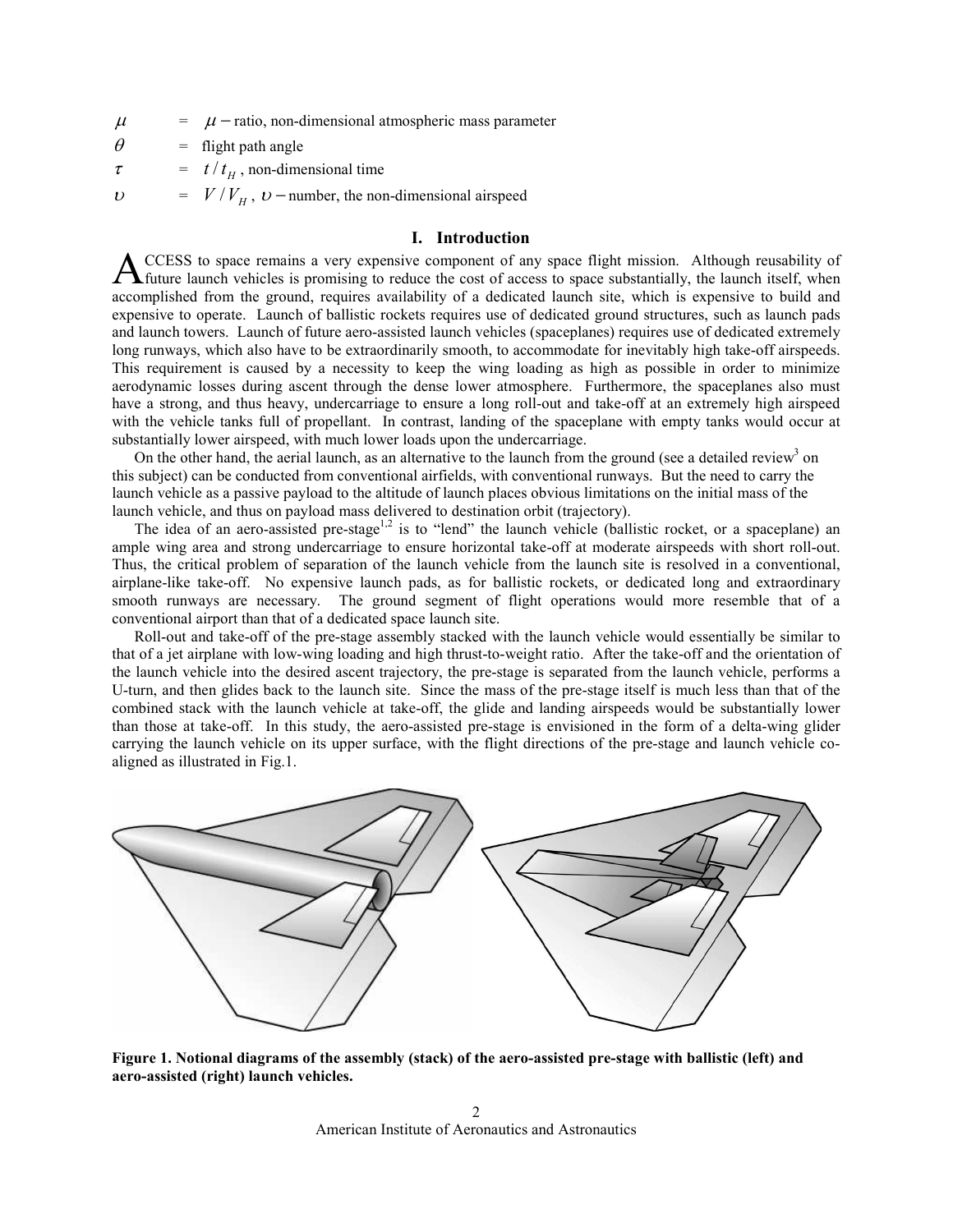#### **II. Analysis of flight dynamics of the launch vehicle with aero-assisted pre-stage**

We will conduct a simplified parametric analysis of the flight dynamics of the launch vehicle mated with the aero-assisted pre-stage from the begin of roll-out to separation. We will use a non-dimensional approach developed in author's earlier paper<sup>2</sup>. The summary of the approach and its application to this case are presented below.

The approach is based on the use of two non-dimensional parameters,  $v$  – number and  $\mu$  – ratio, which combine key dimensional parameters of the flight vehicle analyzed and of ambient atmosphere. The  $U$  – number represents the airspeed *V* of the vehicle measured in units of atmospheric scale airspeed  $V_H = \sqrt{2gH} = \sqrt{2RT}$ . It turns out that at any flight regime, the ratio of dynamic pressure *q* to static pressure *p* is simply  $q/p = v^2$ . The  $\mu$  – ratio represents the mass of atmospheric column over a unit area above the given flight level  $p / g$  in units of the ballistic coefficient of the vehicle  $m / (C_p A)$ . Essentially, this ratio defines an extent to which the ambient atmosphere can impact the trajectory of the vehicle.

The 2DOF system of equations of flight dynamics for the case considered can be written in the form:

$$
\begin{cases}\n\frac{dv}{d\tau} = n - \mu v^2 - \sin \theta \\
v \frac{d\theta}{d\tau} = \lambda \mu v^2 - \cos \theta \\
\frac{d \ln \mu}{d\tau} = \frac{n}{i_{sp}} - 2v \sin \theta\n\end{cases}
$$
\n(1)

By its intention, the pre-stage is assumed to be used at low altitudes, for a period, which is negligible as compared to the total time of operation of the launch vehicle. Then it can be assumed that  $\mu$  = const, and the third equation of the system Eq.(1) can be dropped. The remaining equations are considered for two phases of operation of the pre-stage mated to the launch vehicle:

Phase I: Roll-out, take-off and hold near the ground until enough airspeed is gained to initiate the next phase.

Phase II: Pull-up at a constant  $g$  – load until the desired flight path angle  $\theta$  is achieved.

These phases are considered below separately. For sake of simplicity of this analysis we assume that the thrustto-weight ratio *n*, as well as the lift-to-drag ratio  $\lambda$ , remain constant throughout both phases.

#### **A. Phase I: Roll-out, take-off and hold**

In this phase, the flight path angle remains at zero, and the first equation of the system Eq.(1) can be written in the form:

$$
\frac{d\upsilon}{d\tau} = n - \mu \upsilon^2 \tag{2}
$$

It can be integrated analytically. We have:

$$
d\tau = \frac{dv}{n - \mu v^2}
$$

which yields

$$
\tau(\nu) = \frac{1}{2\sqrt{n\mu}} \ln\left(\frac{\sqrt{n} + \sqrt{\mu\nu}}{\sqrt{n} - \sqrt{\mu\nu}}\right)
$$
(3)

and

American Institute of Aeronautics and Astronautics 3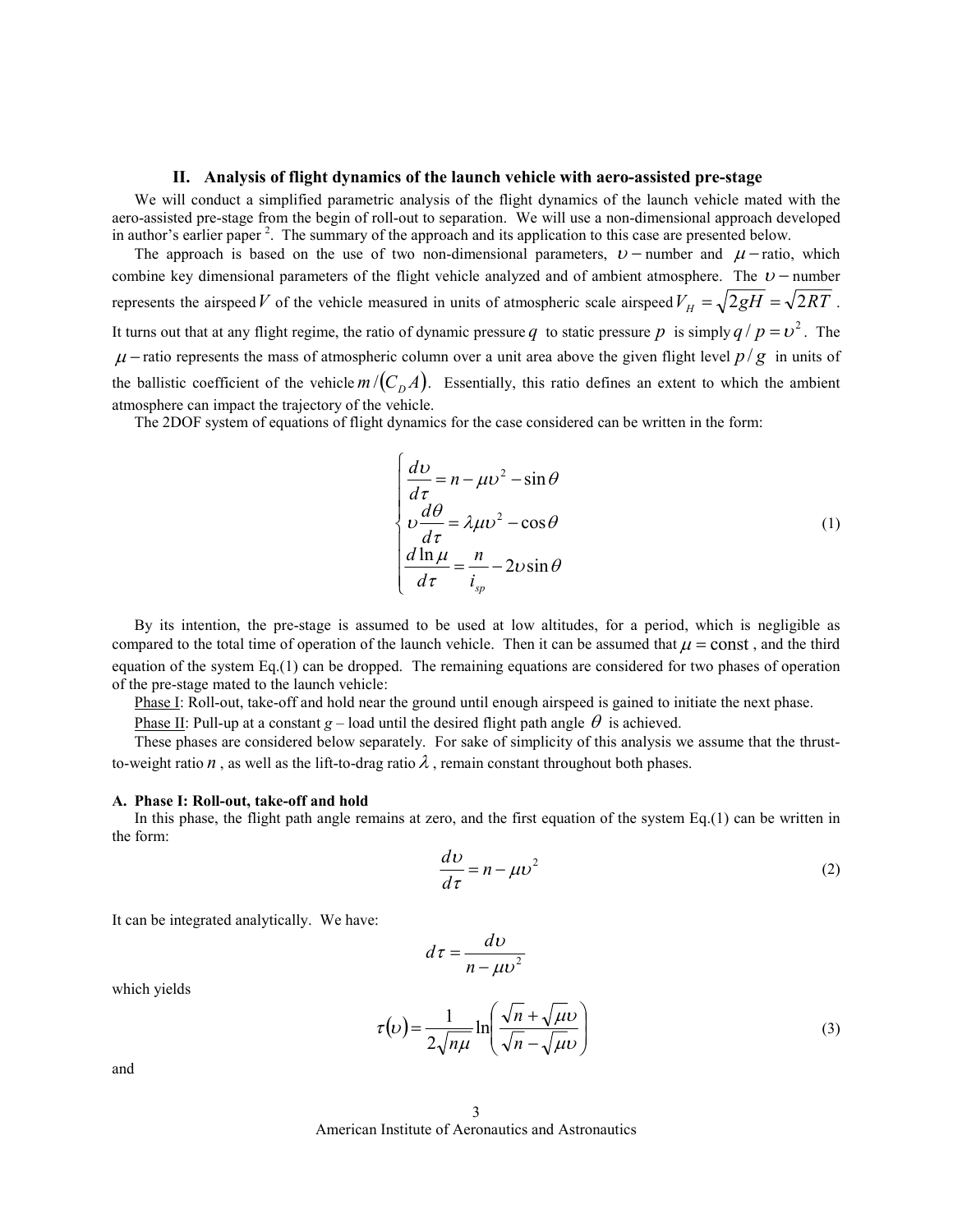$$
\upsilon(\tau) = \sqrt{\frac{n}{\mu}} \cdot \tanh\left(\sqrt{n\mu}\tau\right) \tag{4}
$$

where we assume that at the begin of the roll-out  $\tau = 0$  and  $v = 0$ . The take-off of the launch vehicle mated with the aero-assisted pre-stage occurs at  $v = v_0$ , when the lift force balances gravity, and  $\lambda \mu v_0^2 = 1$ . Corresponding  $v$  – number is:

$$
\upsilon_0 = \frac{1}{\sqrt{\lambda \mu}}\tag{5}
$$

Corresponding non-dimensional time  $\tau_0 = \tau(\omega_0)$  is obtained from Eq.(3):

$$
\tau_0 = \frac{1}{2\sqrt{n\mu}} \ln\left(\frac{\sqrt{\lambda n} + 1}{\sqrt{\lambda n} - 1}\right) \tag{6}
$$

After take-off, the stack has to gain additional airspeed for safe pull-up to attain the right altitude and attitude at separation. For sake of simplicity of this analysis, we assume that pull-up occurs at a constant  $g - \text{load } \gamma$ . Eq.(2), as well as its solution, Eqs.(3), (4) still hold. The pull-up at constant  $\gamma$  is initiated at  $v = v_1$ , when the lift force balances the *g* – load  $\gamma$ , and, correspondingly  $\lambda \mu v_1^2 = \gamma$  $n_1^2 = \gamma$ . Corresponding  $\upsilon$  – number is:

$$
U_1 = \frac{\gamma}{\sqrt{\lambda \mu}}\tag{7}
$$

and corresponding non-dimensional time  $\tau_1 = \tau(\nu_1)$  obtained from Eq.(3) is:

$$
\tau_1 = \frac{1}{2\sqrt{n\mu}} \ln\left(\frac{\sqrt{n} + \sqrt{\mu}v_1}{\sqrt{n} - \sqrt{\mu}v_1}\right) = \frac{1}{2\sqrt{n\mu}} \ln\left(\frac{\sqrt{\lambda n} + \gamma}{\sqrt{\lambda n} - \gamma}\right)
$$
(8)

## **B. Pull-up at a constant** *g* **– load**

In this phase, the stack increases both the altitude and flight path angle until the desired separation point is achieved. The flight dynamics is described by two first equations of the system Eq.(1):

$$
\begin{cases}\n\frac{dv}{d\tau} = n - \mu v^2 - \sin \theta \\
v \frac{d\theta}{d\tau} = \lambda \mu v^2 - \cos \theta\n\end{cases}
$$
\n(9)

Based on the assumption of constant *g* – load,  $\lambda \mu v^2 = \gamma$ , the system Eq.(9) can be rewritten as

$$
\begin{cases}\n\frac{d\upsilon}{d\tau} = n - \frac{\gamma}{\lambda} - \sin\theta \\
\upsilon \frac{d\theta}{d\tau} = \gamma - \cos\theta\n\end{cases}
$$
\n(10)

American Institute of Aeronautics and Astronautics 4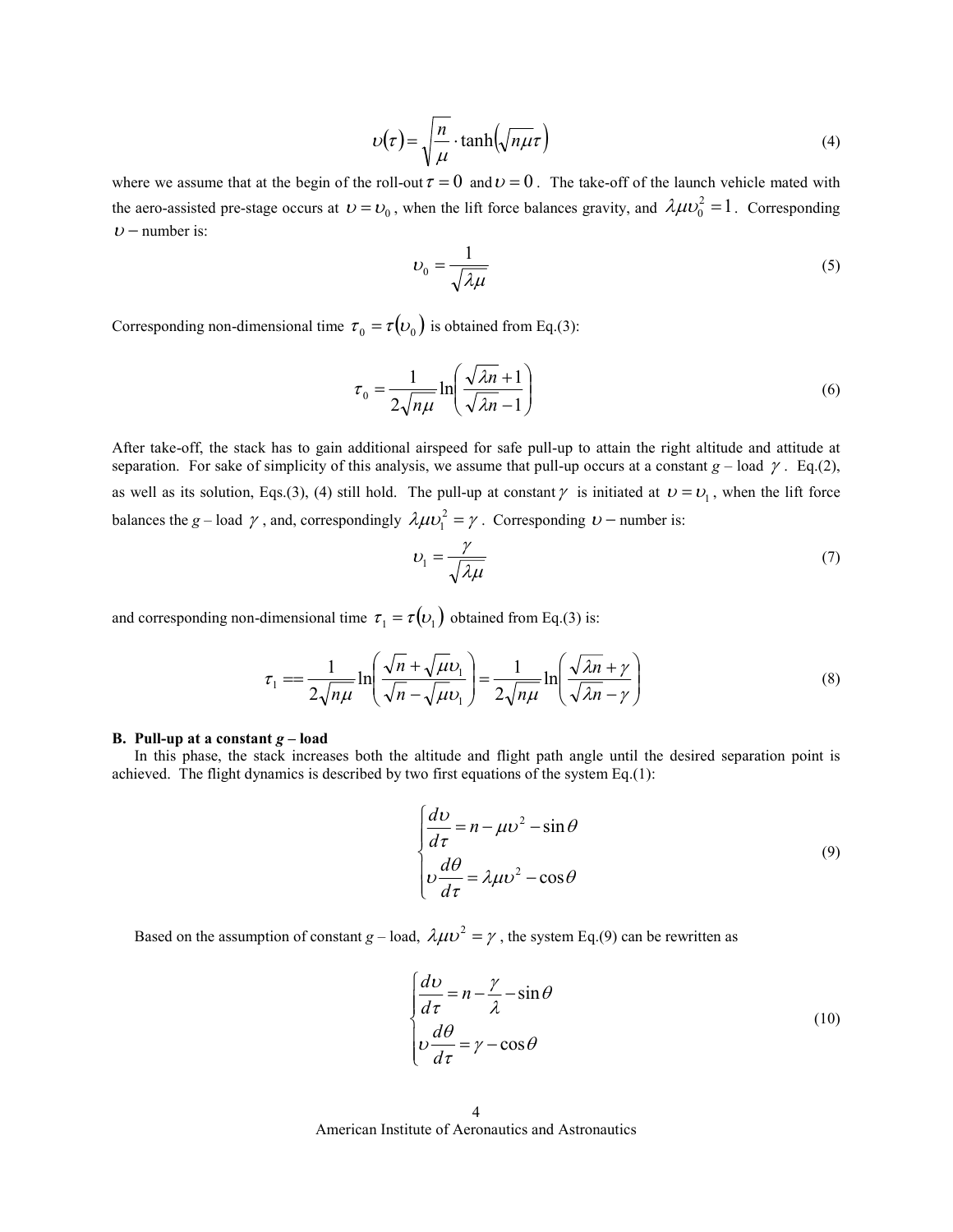Dividing the first equation of the system Eq.(10) over the second equation of this system yields:

$$
\frac{d\ln \nu}{d\theta} = \frac{n - \frac{\gamma}{\lambda} - \sin \theta}{\gamma - \cos \theta} \tag{11}
$$

Equation (11) can be integrated analytically. We have:

$$
d \ln v = \frac{n - \frac{\gamma}{\lambda} - \sin \theta}{\gamma - \cos \theta} d\theta = \left(n - \frac{\gamma}{\lambda}\right) \frac{d\theta}{\gamma - \cos \theta} + \frac{d \cos \theta}{\gamma - \cos \theta}
$$

which yields

$$
\ln \upsilon(\theta) = F(\theta) + C,
$$

where

$$
F(\theta) = \left(n - \frac{\gamma}{\lambda}\right) \frac{2}{\sqrt{\gamma^2 - 1}} \arctan\left(\frac{\sqrt{\gamma^2 - 1}}{\gamma - 1} \tan\frac{\theta}{2}\right) - \ln(\gamma - \cos\theta)
$$
 (12)

Then, analytic relation between the  $U$  – number and flight path angle  $\theta$  during pull-up at constant  $g$  – load has the form:

$$
\upsilon(\theta) = \upsilon_1 \exp[F(\theta)] \tag{13}
$$

Using either of equations in the system Eq.(10), we can numerically integrate the dependence  $\tau(\theta)$  and thus obtain dependencies  $\theta(\tau)$  and  $\upsilon(\tau)$ . At this point it is advisable to switch from non-dimensional quantities  $\upsilon$  and  $\tau$  to airspeed V and time t, which makes it possible to obtain dependencies of distance D and altitude  $h$  on time  $t$ .

# **III. Parametric study of performance of the aero-assisted pre-stage**

The framework of parametric analysis presented above was used for exploration of the space of parameters involved to determine the usable limits of those. The primary figures of merit were the distance and altitude of separation of the pre-stage. Of course, the flight path angle at the separation point may vary depending on the specific launch vehicle. Because of this, the trajectory calculations were conducted up to the maximum value of the flight angle of 90º, and corresponding distance and altitude represented upper limits of values to be expected for particular combinations of parameters.

Analytic expressions derived above indicate that the suite of relevant parameters is as follows:

Thrust-to-weight ratio, *n*

 $\mu$  – ratio at the level of the launch site

Lift-to-drag ratio,  $\lambda$ 

Pull-up  $g$  – load,  $\gamma$ 

To convert the results of this study into tangible dimensional values, we use the rounded values of relevant geophysical parameters. Incidentally, these values also result in conveniently round values of derived parameters:

> Gravitational acceleration,  $g = 10 \text{ m/s}^2$ Atmospheric scale height,  $H = 8000$  m Atmospheric scale airspeed,  $V_H = \sqrt{2gH} = 400$  m/s Atmospheric scale time,  $t_H = \sqrt{2H/g} = 40 \text{ s}$

> > American Institute of Aeronautics and Astronautics 5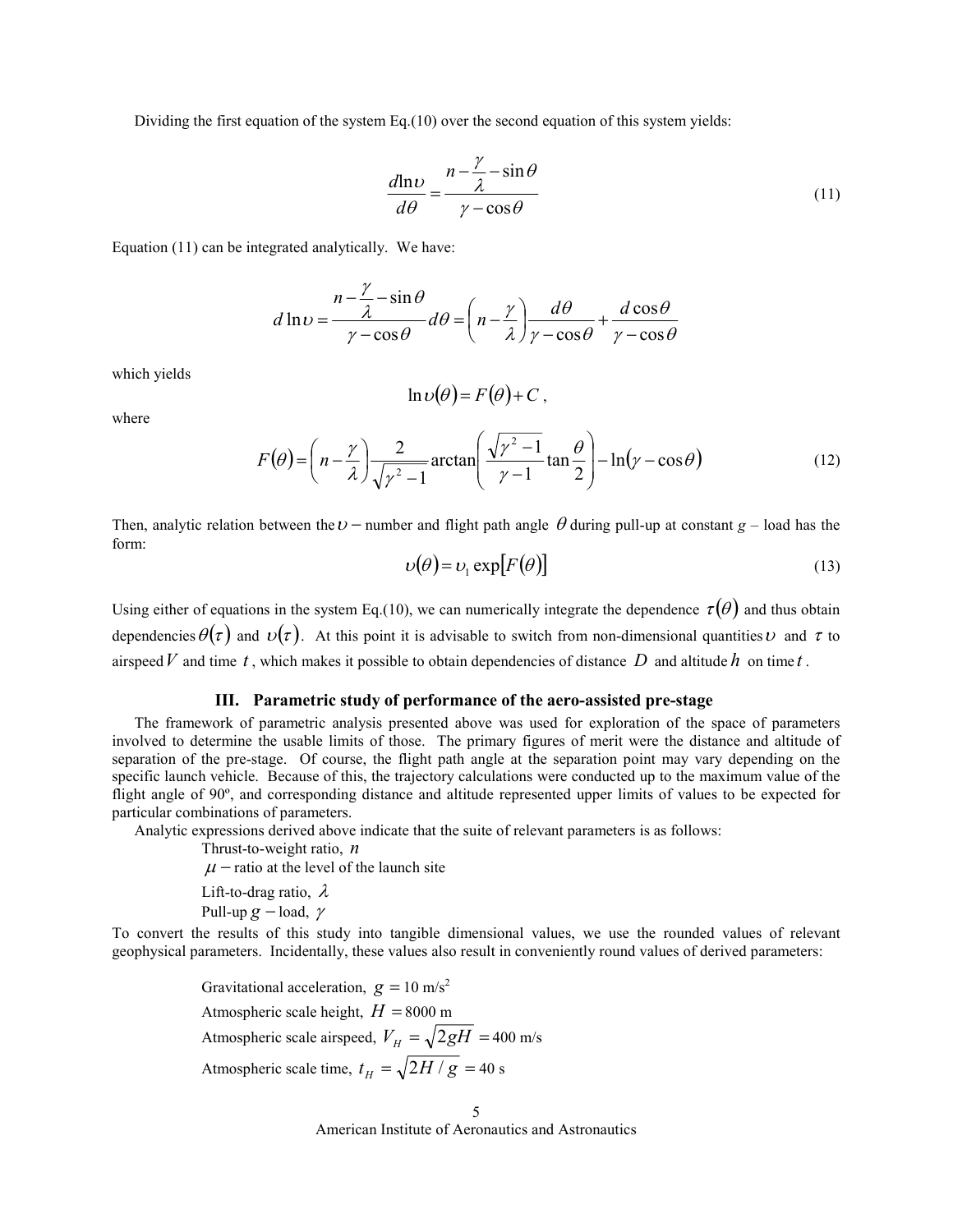## **A. Evaluation of the performance of the pre-stage in the non-dimensional parameter space**

In this study, we have chosen moderate fixed values for lift-to-drag ratio and pull-up *g* − load:

$$
\lambda=8\,,\;\;\gamma=2
$$

The set of figures that follow show plots of altitude vs. distance for various combinations of the  $\mu$  – and thrust-toweight ratios. It should be reminded that the pre-stage is, essentially, intended for a safe separation of the launch vehicle from the ground and glide back to the launch site after releasing of the launch vehicle. For this reason, the desirable combinations of parameters are those, which provide separation at lowest altitudes and shortest distances from the launch site were achieved. On the other hand, we did not intend to pose any limitation on the flight path angle  $\theta$  at the separation point, so as to leave it driven by intended ascent profile of the LV itself. Thus, integration of the flight path of the pre-stage mated with the LV was conducted until reaching  $\theta = 90^{\circ}$ .





**Figure 2. Plots of altitude vs. distance for the pre-stage/LV stack for**  various  $\mu$  – and thrust-to-weight ratios.

Table 1 below presents the values of the airspeed, distance and altitude for key events during the flight of the prestage/LV stack: (1) pull-up, and (2) reaching  $\theta = 90^\circ$ .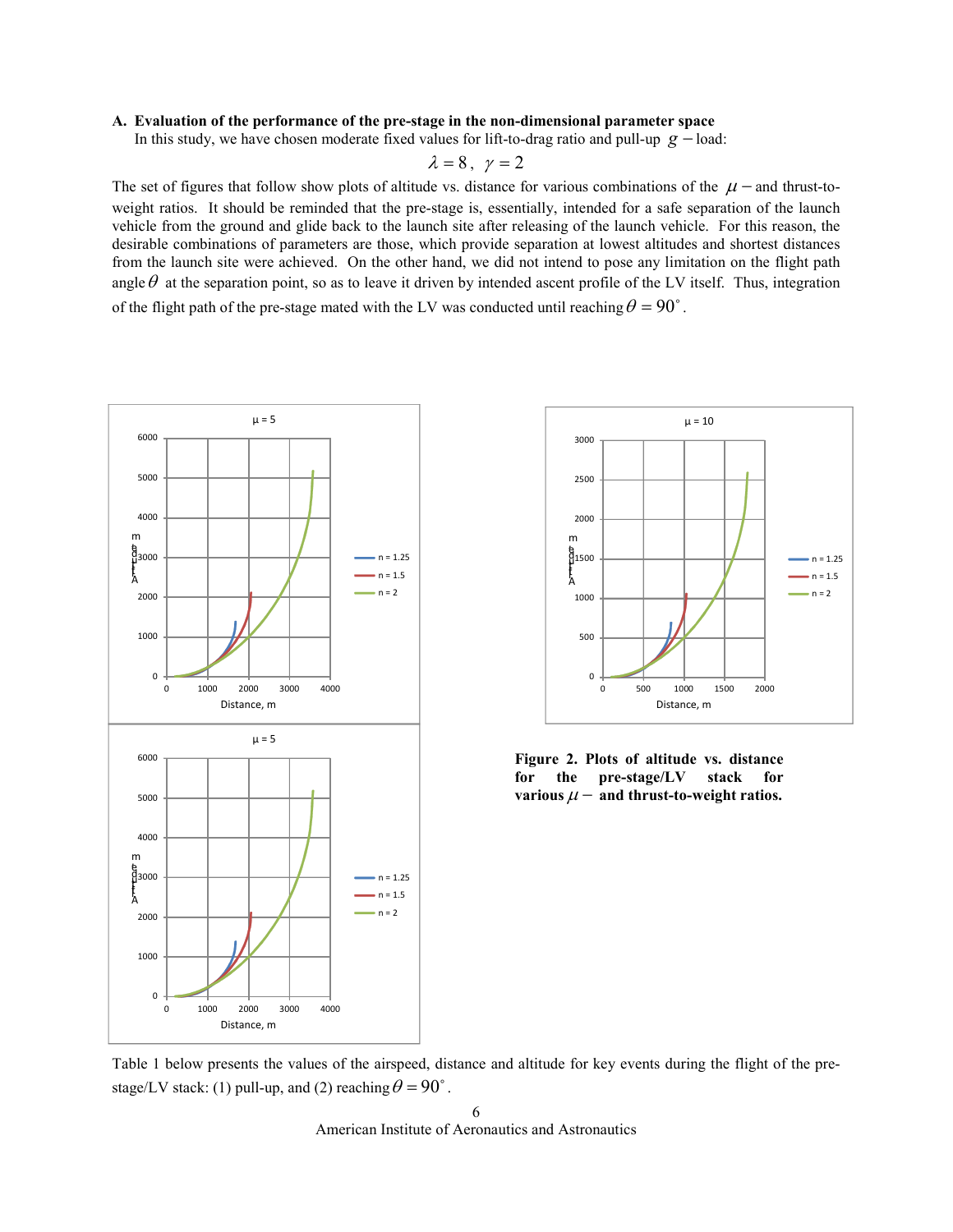Table 1.

| Parameters         | $\mu = 20$ |           |       | $\mu = 10$ |           |         | $\mu = 5$  |           |         |
|--------------------|------------|-----------|-------|------------|-----------|---------|------------|-----------|---------|
|                    | $n = 1.25$ | $n = 1.5$ | $n=2$ | $n = 1.25$ | $n = 1.5$ | $n = 2$ | $n = 1.25$ | $n = 1.5$ | $n = 2$ |
| $V_{\rm PU}$ , m/s | 45         | 45        | 45    | 63         | 63        | 63      | 89         | 89        | 89      |
| $D_{\rm PU}$ , m   | 89         | 73        | 53    | 178        | 146       | 107     | 357        | 292       | 214     |
| $V_{90}$ , m/s     | 75         | 101       | 186   | 106        | 143       | 262     | 150        | 203       | 371     |
| $D_{90}$ , m       | 422        | 517       | 895   | 844        | 1033      | 1789    | 1688       | 2066      | 3578    |
| $h_{90}$ , m       | 344        | 526       | 1294  | 687        | 1053      | 2587    | 1374       | 2105      | 5174    |

As can be seen from the plots and the table above, the distance/altitude envelope widens with the decrease of the  $\mu$  – ratio, which corresponds to the increase of wing loading, and this can be expected from general dynamical considerations. Also apparent is the strong dependence on thrust-to-weight ratio: with its increase, the velocity is gained faster, and the increasing centrifugal force counteracts increase of the flight path angle, which, correspondingly, occurs slower. This effect will be seen in the next Subsection, where analogous computations are done for selected launch vehicles with aero-assisted pre-stages of commensurate sizes.

## **B. Evaluation of performance of the pre-stage with selected launch vehicles**

This evaluation requires specification of one more relevant geophysical parameter:

Atmospheric mass over unit area,  $p / g = 10000 \text{ kg/m}^2$ 

Also, we need to specify the aerodynamic drag coefficient of the pre-stage/LV stack. We assume a relatively conservative number:

$$
C_D=0.2
$$

The interested reader can easily recalculate the results obtained below for any preferred value of *C<sup>D</sup>* .

Table 2 contains data on a number of selected launch vehicles used in this evaluation. All data refer to the instant of take-off. The mass of the aero-assisted pre-stage is assumed to be negligeable, as compared to the mass of the launch vehicle fully loaded with propellant. It is assumed that the pre-stage has a planform of a delta wing, with the wingspan and length of the central chord are equal to the height of the launch vehicle.

Table 2.

| Launch      | Mass, kg | Height, | Thrust, | <b>Source</b>            |
|-------------|----------|---------|---------|--------------------------|
| vehicle     |          | m       | kg      |                          |
| Delta IV    | 249,500  | 67.5    | 338,041 | $\mathsf{I}^5\mathsf{I}$ |
| Atlas V     | 334,500  | 58.3    | 423,673 | г61                      |
| Pegasus     | 18,500   | 16.9    | 49,657  | г / ๅ                    |
| Minotaur IV | 86,300   | 23.88   | 224,490 | г81                      |
| Falcon 1    | 38,555   | 21.3    | 46,327  | г9-                      |
| Falcon-9    | 333,400  | 54.3    | 510,204 | г10-                     |
| Soyuz       | 308,000  | 45.6    | 405,837 | г11-                     |
| Zenit       | 444,900  | 58.3    | 834,694 | г $12$ т                 |

Table 3 below shows the values of time, airspeed, distance and altitude for key events during the flight of the pre-stage/LV stack: (1) pull-up, and (2) reaching  $\theta = 90^\circ$ .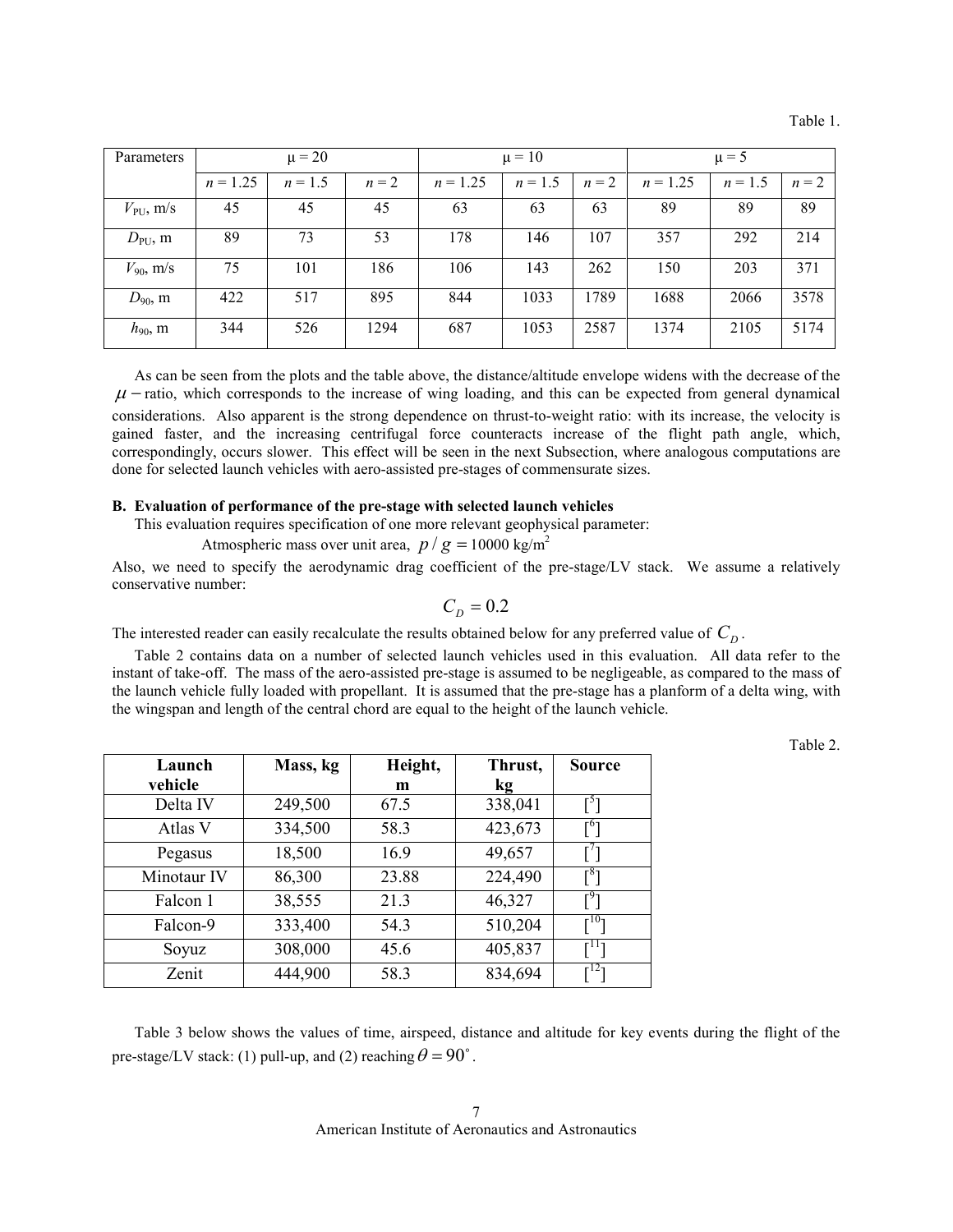|                    |          |         |         |             |          |          |         | Table 3. |
|--------------------|----------|---------|---------|-------------|----------|----------|---------|----------|
| Parameters         | Delta IV | Atlas V | Pegasus | Minotaur IV | Falcon 1 | Falcon 9 | Soyuz   | Zenit    |
| Height, m          | 67.5     | 58.3    | 16.9    | 23.88       | 21.3     | 54.3     | 45.6    | 58.3     |
| Mass at TO, kg     | 249,500  | 334,500 | 18,500  | 86,300      | 38,555   | 333,400  | 308,000 | 444,900  |
| Thrust at TO, kN   | 338,041  | 423,673 | 49,657  | 224,490     | 46,327   | 510,204  | 405,837 | 834,694  |
| $\mu$              | 18.3     | 10.2    | 15.4    | 6.6         | 11.8     | 8.8      | 6.8     | 7.6      |
| $\boldsymbol{n}$   | 1.35     | 1.27    | 2.68    | 2.60        | 1.20     | 1.53     | 1.32    | 1.88     |
| $t_{\rm PU}$ , S   | 3.7      | 5.3     | 2.0     | 3.1         | 5.2      | 4.7      | 6.3     | 4.0      |
| $V_{\rm PU}$ , m/s | 47       | 63      | 51      | 78          | 58       | 67       | 77      | 72       |
| $D_{\rm PU}$ , m   | 89       | 173     | 51      | 122         | 159      | 161      | 249     | 150      |
| $t_{90}$ , S       | 12.6     | 16.6    | 27.6    | 39.7        | 15.2     | 19.0     | 20.5    | 23.7     |
| $V_{90}$ , m/s     | 89       | 107     | 483     | 668         | 92       | 158      | 140     | 258      |
| $D_{90}$ , m       | 500      | 843     | 3019    | 6219        | 697      | 1203     | 1316    | 2014     |
| $h_{90}$ , m       | 452      | 707     | 6215    | 12338       | 539      | 1259     | 1149    | 2699     |

As can be seen from Table 3, the stacks of the pre-stage mated to Minotaur IV and Pegasus, the launch vehicles with highest thrust-to-weight ratio *n* , reach the 90-deg separation point at greatest altitudes and distances. On the other hand, the stacks with Delta IV and Falcon 1 having lowest thrust-to-weight ratio reach the 90-deg separation point at smallest altitudes and distances. These results correspond to the non-dimensional analysis above illustrated by Figs.1-3 and Table 1.

Figure 3 below shows plots of altitude vs. distance calculated for resulting pre-stage/LV stacks. The plots for Pegasus and Minotaur IV are not included so as not to dwarf plots for other vehicles. Note that the plot for Zenit, the launch vehicle next to Pegasus and Minotaur IV in terms of thrust-to-weight ratio, dominates the plots for other launch vehicles.



**Figure 3. Plots of altitude vs. distance for stacks of the pre-stage mated with selected LVs.**